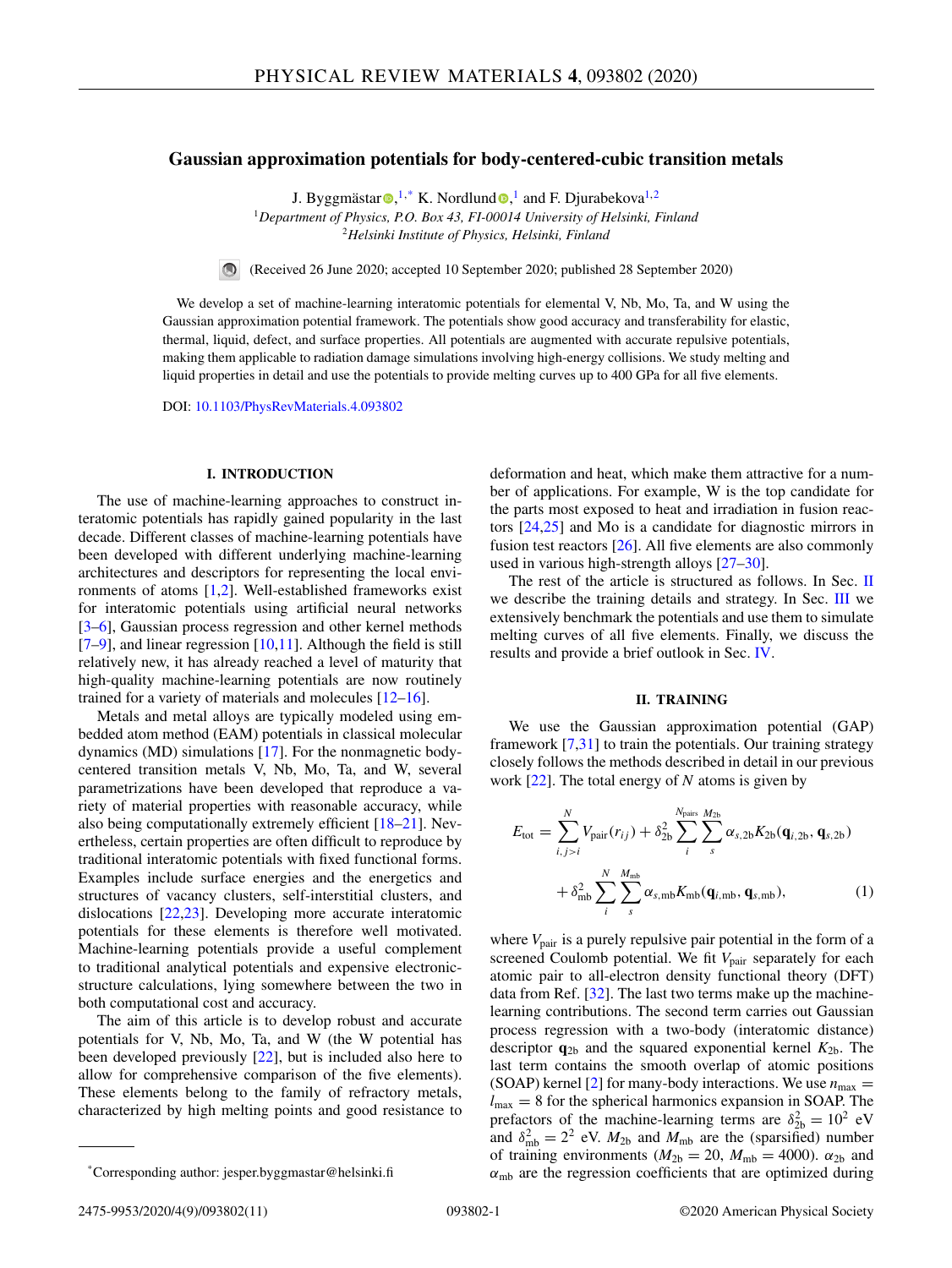training. For more details about the GAP framework, we refer the reader to Refs. [2,31].

The training database for each element consists of the same structures as in our previous W GAP [22], but rescaled to the correct lattice spacing. The training structures include elastically distorted unit cells of bcc, high-temperature bcc crystals, structures containing vacancies and self-interstitial atoms, surfaces (both flat and disordered), and liquids. These structures ensure machine-learning of elastic, thermal, and defect properties, as well as surface energetics, melting, and the structure of the liquid phase. To improve transferability and cover a variety of crystal symmetries, we also include several other crystal structures (fcc, hcp, simple cubic, diamond, A15, and C15) as elastically distorted unit cells. The A15 structure is the  $\beta$  phase of tungsten, and C15 crystals are possible radiation-induced self-interstitial defect clusters in bcc [33]. The training database additionally includes the dimer curve sampled down to distances of significant repulsion, and bcc crystals containing short interatomic bonds. These are crucial to ensure a smooth connection to the analytical screened Coulomb potential [22]. We also made the following small additions. As W is considerably heavier and elastically stiffer than all the other elements, we extended the volume range of the elastically distorted unit cells from  $\pm 30\%$  around the equilibrium volume for W to about  $\pm 50\%$  for V, Nb, Mo, and Ta. For the same reasons, we also prepared new high-temperature bcc crystals for each element separately, using MD simulations with preliminary potentials trained to all other data. Furthermore, we added structures with the (110), (100), and (112) unstable stacking fault surfaces ( $\gamma$ surfaces) to ensure some transferability to plastic deformation. Our W GAP in Ref. [22] was not trained to  $\gamma$  surfaces, but for all other properties it is virtually identical to the W GAP presented here.

The cutoff for the interaction range is 5 Å for W and Mo (which have almost identical lattice constants). For the other elements, we rescale the cutoff distance according to the lattice constants, so that the range includes the same numbers of neighbors in bcc for all elements (5.2 Å for Ta and Nb, and 4.7 Å for V). A key detail of the GAP framework is the use of heavy regularization in the regression fit to avoid overfitting and to only reproduce the training data to a desired accuracy. The regularization errors are chosen according to the assumed uncertainty of ideal GAP predictions, i.e., the convergence accuracy of the DFT data combined with the approximation of a finite interaction range of the GAP. As default regularization errors when training the GAPs, we use  $\sigma_0^E = 1$  meV/atom,  $\sigma_0^F = 0.04 \text{ eV/A}$ , and  $\sigma_0^S = 0.04 \text{ eV}$  for energies, forces, and virial stresses. Larger errors are assumed for liquid training structures ( $\sigma = 10\sigma_0$ ), structures containing short interatomic bonds ( $\sigma = 10\sigma_0$ ), and for the strongly distorted bcc unit cells and  $\gamma$  surfaces ( $\sigma = 2\sigma_0$ ).

Energies, forces, and for the distorted unit cells, stresses, of all training structures are calculated using VASP [34–37] with the Perdew-Burke-Ernzerhof (PBE) generalized-gradientapproximation exchange-correlation functional [38]. Hard projector-augmented wave [39,40] potentials were used  $(W_s v, Mo_s v, Ta_p v, Nb_s v, V_s v)$ , with 14 valence electrons for W and Mo, 11 for Ta, and 13 for Nb and V. The cutoff of the plane-wave expansion was 500 eV for all

TABLE I. Energy per atom of the bcc phase,  $E_{\text{bcc}}$ , the cohesive energy of bcc,  $E_{\text{coh}}$ , the lattice constant,  $a$ , and the elastic constants,  $C_{ij}$ . Bold values are GAP, values in plain font are DFT, and italic values are experimental data from Ref. [47].

|                            | V        | Nb        | Mo        | Ta        | W         |
|----------------------------|----------|-----------|-----------|-----------|-----------|
| $E_{\text{bcc}}$ (eV/atom) | $-8.992$ | $-10.216$ | $-10.937$ | $-11.813$ | $-12.956$ |
|                            | $-8.992$ | $-10.216$ | $-10.936$ | $-11.812$ | $-12.957$ |
| $E_{\rm coh}$ (eV/atom)    | $-5.384$ | $-7.004$  | $-6.288$  | $-8.114$  | $-8.39$   |
|                            | $-5.384$ | $-7.003$  | $-6.288$  | $-8.113$  | $-8.386$  |
|                            | $-5.329$ | $-7.523$  | $-6.821$  | $-8.105$  | $-8.803$  |
| a(A)                       | 2.997    | 3.308     | 3.163     | 3.321     | 3.185     |
|                            | 2.997    | 3.307     | 3.163     | 3.319     | 3.185     |
|                            | 3.024    | 3.300     | 3.147     | 3.303     | 3.165     |
| $C_{11}$ (GPa)             | 271      | 243       | 472       | 267       | 524       |
|                            | 269      | 237       | 468       | 266       | 521       |
|                            | 229      | 247       | 464       | 260       | 522       |
| $C_{12}$ (GPa)             | 145      | 137       | 163       | 161       | 200       |
|                            | 146      | 138       | 155       | 161       | 195       |
|                            | 119      | 135       | 159       | 154       | 204       |
| $C_{44}$ (GPa)             | 23       | 13        | 105       | 77        | 148       |
|                            | 22       | 11        | 100       | 77        | 147       |
|                            | 43       | 29        | 109       | 83        | 161       |

elements. A 0.1-eV smearing was applied using the firstorder Methfessel-Paxton method [41]. *k*-points were sampled on Monkhorst-Pack grids [42] with a maximum spacing of  $0.15 \text{ Å}^{-1}$ .

The GAPs were trained using the code QUIP [43]. LAMMPS [44] was used for all molecular dynamics simulations. Phonon dispersions and nudged elastic band calculations were obtained using the atomic simulation environment framework [45] and quasiharmonic approximation calculations using PHONOPY [46].

#### **III. VALIDATION**

## **A. Bulk properties**

Table I lists the energies, lattice constants, and elastic constants of the bcc ground state for all five elements, compared between GAP (bold values), DFT, and experimental data (italic values). The GAPs reproduce the DFT data well. There are, however, some noteworthy discrepancies between DFT (and thus also GAP) and experiments, in particular the elastic constants of V and *C*<sup>44</sup> of Nb. Figure 1 shows energy-volume relations with DFT data as data points and GAP data as solid lines. The training data contains only randomly strained bcc crystals covering at most volumes in the  $\pm 50\%$  range around the equilibrium. That the GAPs show physically reasonable extrapolations well beyond this range is a promising indicator of good transferability. Transferability to high pressures is ensured by the external repulsive potential, which is further demonstrated when we discuss the high-pressure phase diagram in Sec. III E.

Phonon dispersion plots are shown in Fig. 2, compared with DFT data and experimental measurements. DFT results are reproduced from the literature [48–52]. Note that a direct comparison between the GAP and the DFT data must therefore be made with care, as the DFT results were obtained with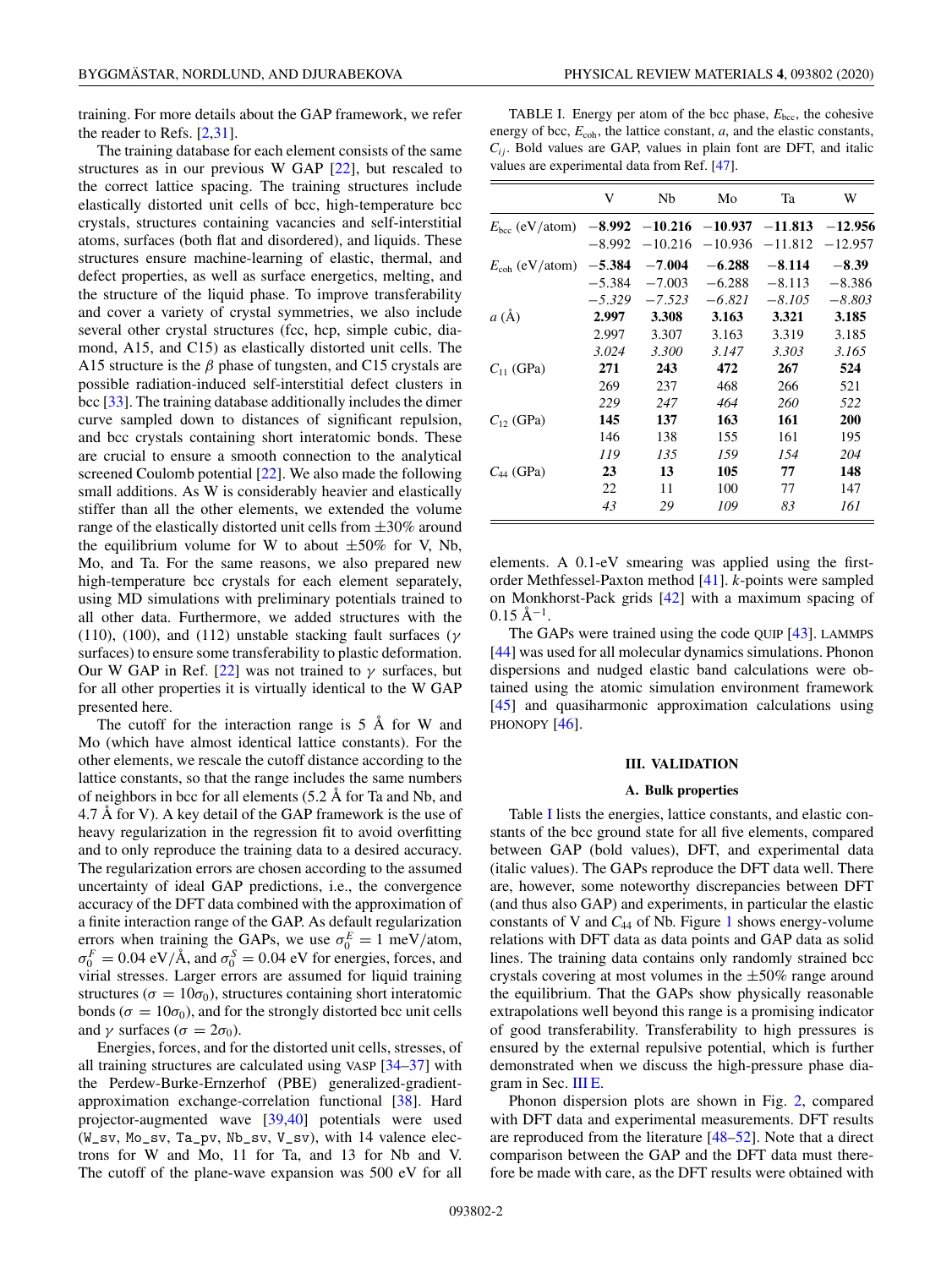

FIG. 1. Energy-volume curves for the bcc phase of the different elements. The lines are predictions by GAP and the data points are from DFT.

different settings and are not always directly consistent with our training data. All elements show similar and overall good quantitative agreement with experimental data. The consistent training of all potentials is apparent in that the small discrepancies with experiments are very similar in the GAPs. For the three group 5 metals (V, Nb, Ta), all GAPs underestimate the frequency at the P point slightly, while the group 6 elements (Mo, W) fail to capture the exact trends between the H and P points.

We used the quasiharmonic approximation (QHA) to estimate thermal properties of the elements in both GAP and DFT. Table II lists the results at 300 K: the linear thermal expansion coefficient, the heat capacity, and the thermodynamical Grüneisen parameter  $\gamma = V \alpha_V B / C_V$ . DFT consistently overestimates the experimental thermal expansion and Grüneisen

TABLE II. Thermal properties at room temperature calculated within the quasiharmonic approximation with the GAP (bold values) and DFT (plain font values), compared with experimental data (italic values).  $\alpha_L$ , linear thermal expansion coefficient in 10<sup>-6</sup> K<sup>-1</sup>;  $C_p$ , heat capacity at constant pressure in J mol<sup>-1</sup> K<sup>-1</sup>; and  $\gamma$ , thermodynamical Grüneisen parameter. GAP values in parentheses are from MD simulations. Experimental data for thermal expansion and heat capacities are from Ref. [47], and Grüneisen parameters are from Ref. [57].

|                       | V          | Nb       | Mo       | Ta       | W        |
|-----------------------|------------|----------|----------|----------|----------|
| $\alpha$ <sub>L</sub> | 12.1(10.0) | 8.9(8.5) | 5.6(6.3) | 7.4(7.7) | 5.1(5.2) |
|                       | 10.8       | 8.0      | 5.8      | 8.6      | 4.9      |
|                       | 8.4        | 7.3      | 4.8      | 63       | 4.5      |
| $C_p$                 | 23.90      | 24.14    | 23.50    | 24.65    | 23.98    |
|                       | 23.81      | 24.03    | 23.50    | 24.78    | 23.95    |
|                       | 24.89      | 24.60    | 24.06    | 25.36    | 24.27    |
| ν                     | 2.2        | 2.0      | 1.8      | 1.9      | 1.9      |
|                       | 2.0        | 1.8      | 1.8      | 2.2      | 1.8      |
|                       | 1.5        | 1.6      | 1.6      | 1.6      | 1.6      |

parameter, and the GAPs further slightly overestimates the DFT results (except for Ta). The heat capacities at 300 K are in good agreement between GAP, DFT, and experiments for all elements. The thermal expansion coefficients were also simulated at 300 K in MD with the GAPs (given in parentheses in Table  $II$ ), which gives an indication of the reliability of the QHA results. The QHA includes zero-point lattice vibrational energies but neglects the true anharmonic effects predicted by the potentials and is therefore accurate at low temperatures. The MD results are roughly consistent with the QHA for the heavier elements, but shows a 20% difference for the thermal expansion of V.



FIG. 2. Phonon dispersions of the elements, compared between GAP, DFT results from the literature [48–52], and experimental data [53–56].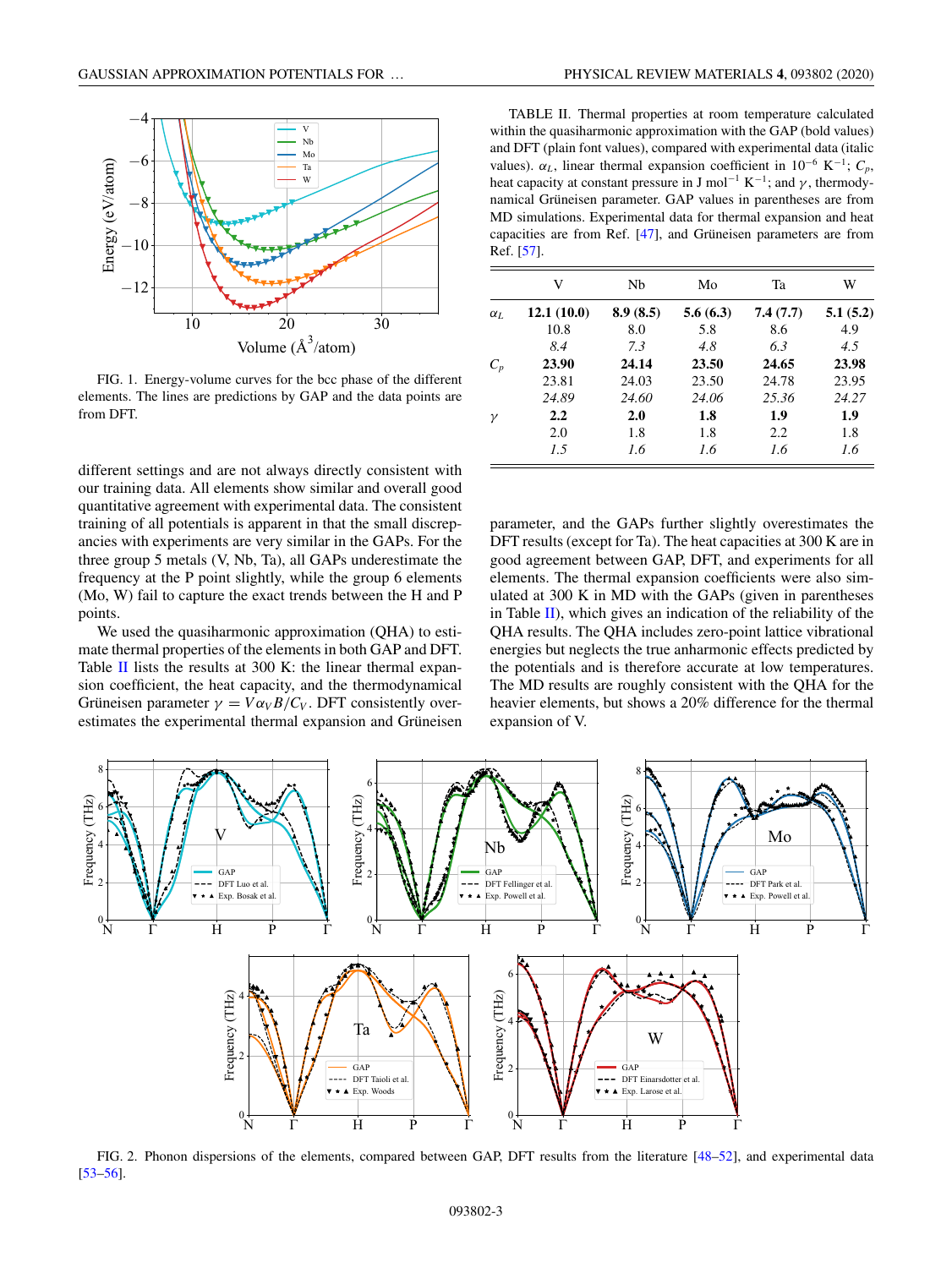TABLE III. Formation energies,  $E_f$ , relaxation volumes,  $\Omega_{rel}$ . (in units of the atomic volume), and migration energies,  $E_{\text{mig}}$ , of single vacancies calculated with GAP (bold values) and DFT. DFT formation energies and relaxation volumes are obtained in this work and the migration energies are from Ref. [58]. Experimental data (italic) are from Ref. [59].

|                     | V           | Nb           | Mo            | Ta          | W             |
|---------------------|-------------|--------------|---------------|-------------|---------------|
| $E_f$ (eV)          | 2.56        | 2.85         | 2.84          | 3.09        | 3.32          |
|                     | 2.49        | 2.77         | 2.83          | 2.95        | 3.36          |
|                     | $2.1 - 2.2$ | $2.6 - 3.07$ | $3.0 - 3.24$  | $2.2 - 3.1$ | $3.51 - 4.1$  |
| $\Omega_{\rm rel}$  | $-0.45$     | $-0.39$      | $-0.33$       | $-0.47$     | $-0.31$       |
|                     | $-0.47$     | $-0.40$      | $-0.38$       | $-0.44$     | $-0.36$       |
| $E_{\rm mig.}$ (eV) | 0.39        | 0.42         | 1.28          | 0.62        | 1.71          |
|                     | 0.65        | 0.65         | 1.24          | 0.76        | 1.73          |
|                     | 0.5         | 0.55         | $1.35 - 1.62$ | 0.7         | $1.70 - 2.02$ |

#### **B. Defects**

The training database includes structures containing vacancies and self-interstitial atoms in various configurations. Tables III and IV list formation energies of single vacancies and interstitials, compared with DFT data. The vacancy formation energies were calculated in systems of  $3 \times 3 \times 3$  unit cells. The vacancy formation energies by the GAPs are consistent with DFT to within a few percent. The largest discrepancy is seen for Ta, where the GAP overestimates the vacancy formation energy by 0.14 eV. Note that, for the 53-atom training structures, this corresponds only to a 2.6 meV/atom error, which is the level of accuracy that can be expected from the GAPs for crystalline systems. Slightly larger discrepancies between the GAPs and DFT and experiments are revealed for the vacancy migration energies. In V, Nb, and Ta, the GAPs clearly underestimate the DFT vacancy migration energies, but actually agree better with the experimental values than DFT. The migration energies in Mo and W are, however, well

TABLE IV. Formation energies of self-interstitial atoms in different configurations and relaxation volumes of the  $\langle 111 \rangle$  intersitital calculated with GAP (bold values) and DFT. DFT data are from Refs. [60,61] unless otherwise indicated.

|                          | V              | Nb   | Mo   | Ta   | W     |
|--------------------------|----------------|------|------|------|-------|
| $\langle 11 \xi \rangle$ |                |      | 7.47 |      | 10.32 |
|                          |                |      | 7.40 |      | 10.25 |
| $\langle 111 \rangle$    | 2.80           | 4.01 | 7.56 | 4.84 | 10.35 |
|                          | $2.41, 2.75^a$ | 3.95 | 7.48 | 4.77 | 10.29 |
| $\langle 110 \rangle$    | 3.06           | 4.20 | 7.61 | 5.47 | 10.58 |
|                          | 2.68           | 4.20 | 7.58 | 5.48 | 10.58 |
| $\langle 100 \rangle$    | 3.30           | 4.63 | 8.99 | 5.99 | 12.23 |
|                          | 2.83           | 4.50 | 8.89 | 5.89 | 12.20 |
| Octa                     | 3.37           | 4.76 | 9.00 | 6.06 | 12.33 |
|                          | 2.90           | 4.62 | 8.92 | 5.95 | 12.27 |
| Tetra                    | 3.32           | 4.66 | 8.44 | 5.98 | 11.77 |
|                          | 2.90           | 4.42 | 8.36 | 5.77 | 11.72 |
| $\Omega_{\rm rel.}$      | 1.40           | 1.48 | 1.58 | 1.35 | 1.85  |
|                          | 1.47           | 1.55 | 1.54 | 1.52 | 1.71  |

a This work.



FIG. 3. Relative formation energies of self-interstitial atoms, given as differences to the  $\langle 111 \rangle$  configuration. Stars are GAP data and solid triangles are DFT data from Ref. [60].

reproduced by the GAP. Again, it is interesting to note the consistent accuracy and predictions of the GAPs between the group 5 and the group 6 elements, although it remains unclear why only the GAPs for the latter successfully reproduce the vacancy migration energies.

Formation energies of self-interstitials in the common high-symmetry configurations are well reproduced by the GAPs, as seen in Table IV. The formation energies in the GAPs are calculated in noncubic boxes of 421 atoms. The DFT calculations in Ref. [60] used smaller boxes, but made corrections for the elastic interactions across the periodic boundaries, and should therefore be consistent with our GAP results. There is a systematic 0.4-eV offset in the formation energies in V between our GAP results and the DFT results from Ref. [60], which are also significantly lower than other DFT results [62]. To check that the systematic offset is not an artifact of the GAP, we calculated the formation energy for the  $\langle 111 \rangle$  interstitial in DFT using a noncubic box of 121 atoms. Our DFT formation energy is 2.75 eV, which is close to the 2.80 eV predicted by the GAP.

The GAP correctly predicts the  $\langle 11\xi \rangle$  to be the most stable configuration in Mo and W [61], while the straight  $\langle 111 \rangle$ interstitial is lowest in energy for the other three elements. In V, we found using the GAP that the  $\langle 110 \rangle$  interstitial easily rotates to a dumbbell close to the  $\langle 210 \rangle$  direction, which the GAP predicts to be 0.05 eV lower in energy. We confirmed that in DFT the  $\langle 210 \rangle$  is indeed lower in energy than the  $\langle 110 \rangle$ dumbbell, by 0.12 eV with a formation energy of 2.9 eV, and is therefore the second-most-stable self-interstitial configuration in V (only 0.15 eV higher in energy than  $\langle 111 \rangle$ ).

To better highlight the relative energies of self-interstitials and differences between the elements, Fig. 3 shows the differences in energy to the  $\langle 111 \rangle$  configuration. The difference in energy between the  $\langle 111 \rangle$  and the  $\langle 110 \rangle$  interstitial is consistently slightly underestimated by the GAPs. This is further evident in Fig. 4, which shows the energy landscape for rotation from  $\langle 110 \rangle$  to  $\langle 111 \rangle$ , obtained from nudged elastic band calculations and compared with DFT data from Ref. [61]. Figure 4 also illustrates the global minimum at  $\langle 11\xi \rangle$  in Mo and W, while Nb (along with V and Ta) shows no minimum in the  $\langle 110 \rangle \rightarrow \langle 111 \rangle$  rotation path.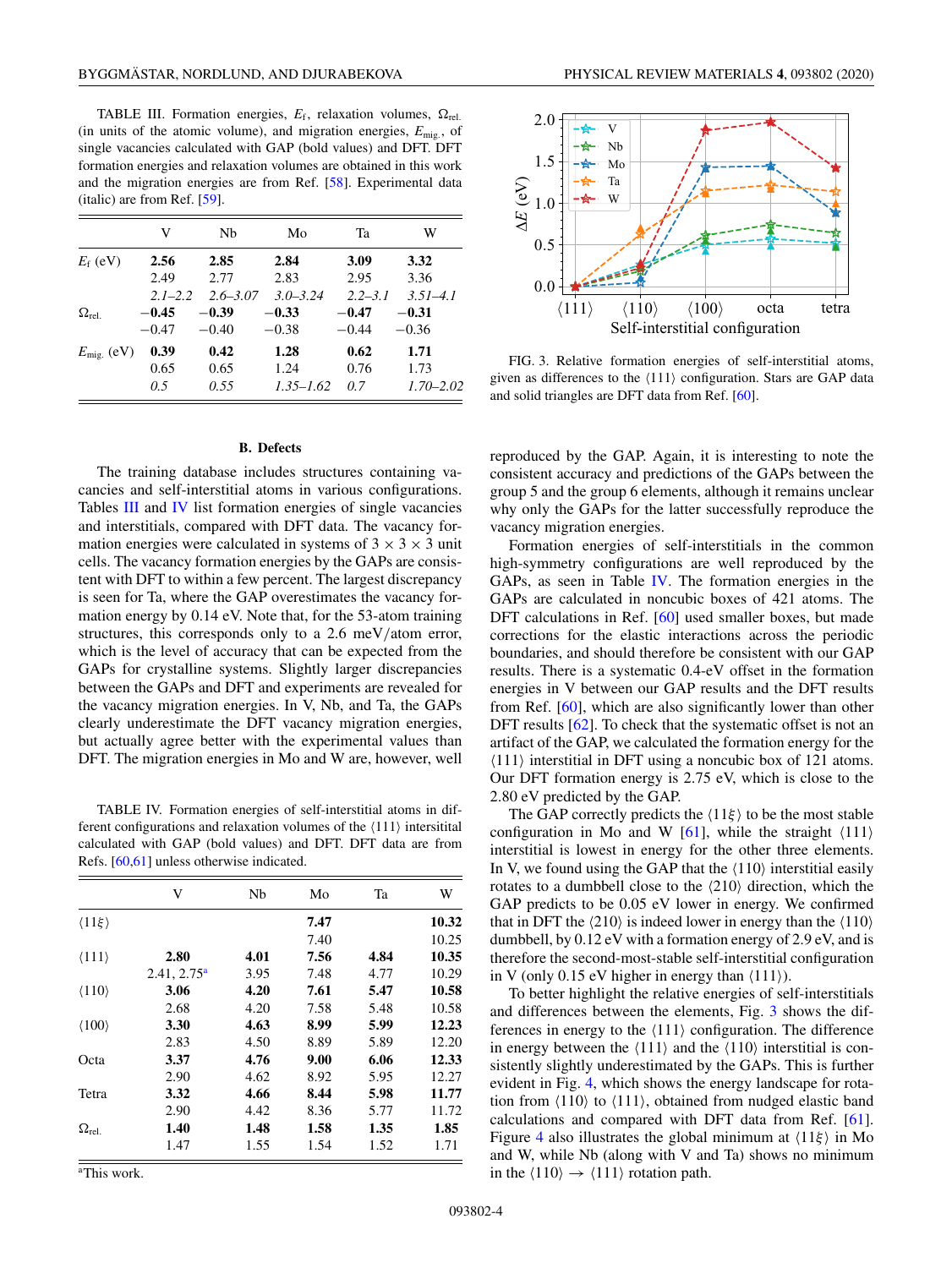

FIG. 4. Nudged elastic band calculations of a self-interstitial atom rotating from the  $\langle 110 \rangle$  dumbbell to  $\langle 111 \rangle$ . DFT data are from Ref. [61]. GAPs reproduce the global minimum  $\langle 11\xi \rangle$  configuration in Mo and W. Nb (along with V and Ta) shows no minimum along the path.

The balance between the relaxation volumes of vacancies and interstitial atoms determines the macroscopic swelling of a material during irradiation. Therefore, Tables III and IV also list the relaxation volumes of single vacancies and the  $\langle 111 \rangle$  self-interstitial configuration. Overall, the GAPs are consistent with DFT. Irradiation further results in clusters of defects. To ensure that the GAPs are applicable to radiation damage studies, it is crucial to test properties beyond single vacancies and interstitials. Figure 5 shows the binding energies of divacancies at different nearest-neighbor (NN) separations compared between GAP and DFT [Fig.  $5(a)$ ] and EAM and DFT [Fig.  $5(b)$ ]. The divacancy interaction is strikingly different between the group 5 and the group 6 elements. Divacancies show only weak interactions in W and Mo, with the 2NN divacancy even being strongly repulsive. In contrast, 2NN divacancies in V, Nb, and Ta are the most favorable configuration with binding energies close to 0.5 eV. The GAPs successfully capture this group-specific trend, which is a noteworthy improvement over traditional EAM potentials that predict strong and almost equal binding for 1NN and 2NN divacancies in all elements, as is clear from Fig.  $5(b)$ (see also the Supplemental Material [63] for results from other interatomic potentials).

Previously [22], we found that the W GAP shows good transferability to larger self-interstitial clusters, despite being trained to only single and di-interstitial configurations. With the same training structures, it is reasonable to assume that the remaining GAPs show similar transferability. Nevertheless, we tested this assumption. DFT data for self-interstitial clusters in V are available from Ref.  $[68]$ . Figure 6 shows formation energies of interstitial-type  $1/2\langle 111 \rangle$  and  $\langle 100 \rangle$ dislocation loops and the C15 Laves phase clusters [33] in V. DFT data for  $\langle 100 \rangle$  loops are not available, and Fig. 6 only shows GAP data for symmetric  $\langle 100 \rangle$  loops (asymmetric loops collapse during relaxation). The formation energies for  $1/2\langle 111 \rangle$  loops and C15 clusters obtained by the GAP closely match the DFT energies in the available size range and show reasonable extrapolation to cluster sizes beyond the DFT range. Hence, we conclude that the GAPs are well-suited for



FIG. 5. Binding energies of divacancies at different nearestneighbor (NN) separations in the different elements. (a) Comparison between GAP and DFT. (b) Comparison between the EAM potentials from Ref. [18] and DFT.

simulations of radiation damage with point defects and defect clusters of arbitrary sizes.

## **C. Surfaces**

Surface energies for the ten lowest-index surfaces are shown in Fig.  $7(a)$ , compared between GAP and our DFT results. The training database includes only the (100), (110), (111), and (211) surfaces, but GAP shows good transferability



FIG. 6. Formation energy of self-interstitial clusters in V compared between the GAP and DFT data from Ref. [68]. The GAP is only trained to single and di-interstitial structures.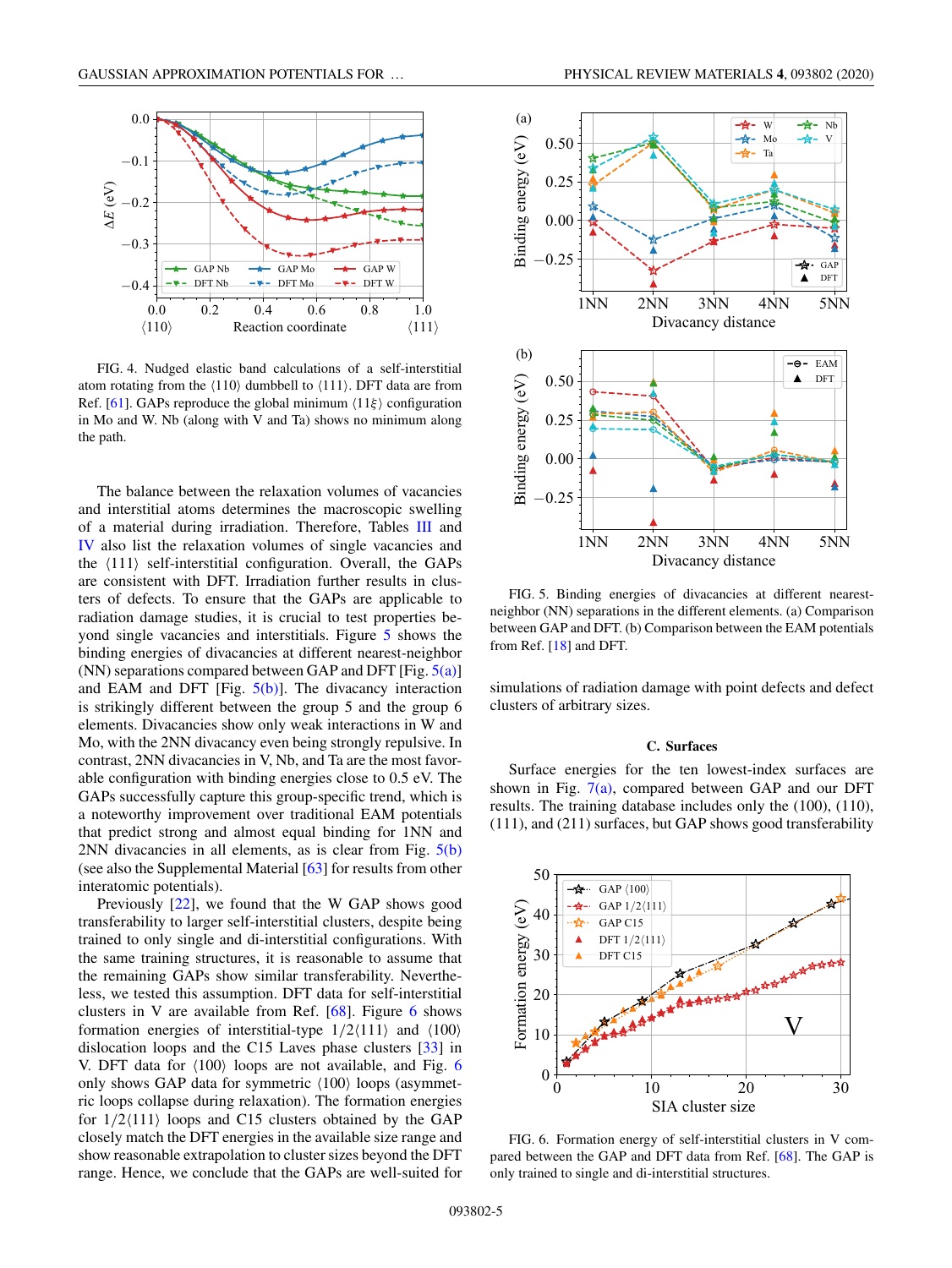

FIG. 7. Surface energies of ten different surfaces. (a) Comparison between GAP (stars) and our DFT results (solid triangles). The first four surfaces were included in the training data. (b) Comparison between the EAM potentials from Ref. [18] and DFT.

to other surfaces too. The largest discrepancies between GAP and DFT are seen for the (210) and (310) surfaces, although the errors are only about 5 meV/ $\AA$ <sup>2</sup> (translating to around 10 meV/atom).

Reproducing surface energies is often difficult for analytical potentials. Figure  $7(b)$  shows results using EAM potentials [18]. In all elements, the EAM potential strongly underestimates the surface energies and always predicts the (100) surface to be lower in energy than the (111) surface, which is true for the group 5 elements but not true for Mo and W. In the Supplemental Material [63], we show results obtained using a number of other interatomic potentials. These results show that, although some traditional potentials do reproduce a reasonable average surface energy, the order of stability of different surfaces is only reproduced by machine-learning-based potentials.

The close-packed (110) surface is the most stable surface in all elements except V, where DFT interestingly shows that the (100) surface is slightly lower in energy at 0 K. There is evidence and some controversy whether the V (100) surface is ferromagnetic [69]. However, investigating surface magnetism and its effects on surface stability is both beyond the



FIG. 8. Repulsive parts of the dimer curves compared between GAP, data from all-electron DFT using DMol [32], VASP, and the universal ZBL potential [70].

scope of this work and beyond the capabilities of the GAP and is not considered here.

## **D. Repulsive potential**

All GAPs are augmented with screened Coulomb potentials fitted to the all-electron DFT DMol data [32], with a smooth machine-learned connection to the near-equilibrium energies. A smooth connection is ensured by including structures with short interatomic distances in the training database and then only machine-learning the difference between the screened Coulomb potential and the VASP training data [22]. These structures include simple dimers and bcc crystals with randomly placed interstitial atoms that are close, but not too close, to the nearest atom. The closest allowed distance in the training structures is chosen by comparing VASP data with the all-electron DMol data to see where VASP becomes unreliable (due to frozen core electrons) and starts diverging from DMol. Figure 8 shows the repulsive part of the dimer curves in GAP, DFT-DMol, DFT-VASP, and the commonly used universal ZBL screened Coulomb potential [70]. For all elements except V, there is good agreement between VASP and DMol in the  $1-1.4$  Å range. Consequently, GAP also closely overlaps with both and follows DMol at  $\langle 1 \rangle$  Å when VASP becomes unreliable, and vice versa at  $>1.4$  Å. In V, there is some difference between VASP and DMol, and consequently there is a similar difference between GAP and DMol as GAP is trained to VASP data for distances above 1.1 Å.

We test the accuracy of repulsion inside a crystal by displacing an atom along the  $\langle 110 \rangle$  direction and tracking the change in energy as well as the total force on the displaced atom. The results are shown in Fig. 9, with GAP data shown as lines and DFT data shown as points. All GAPs closely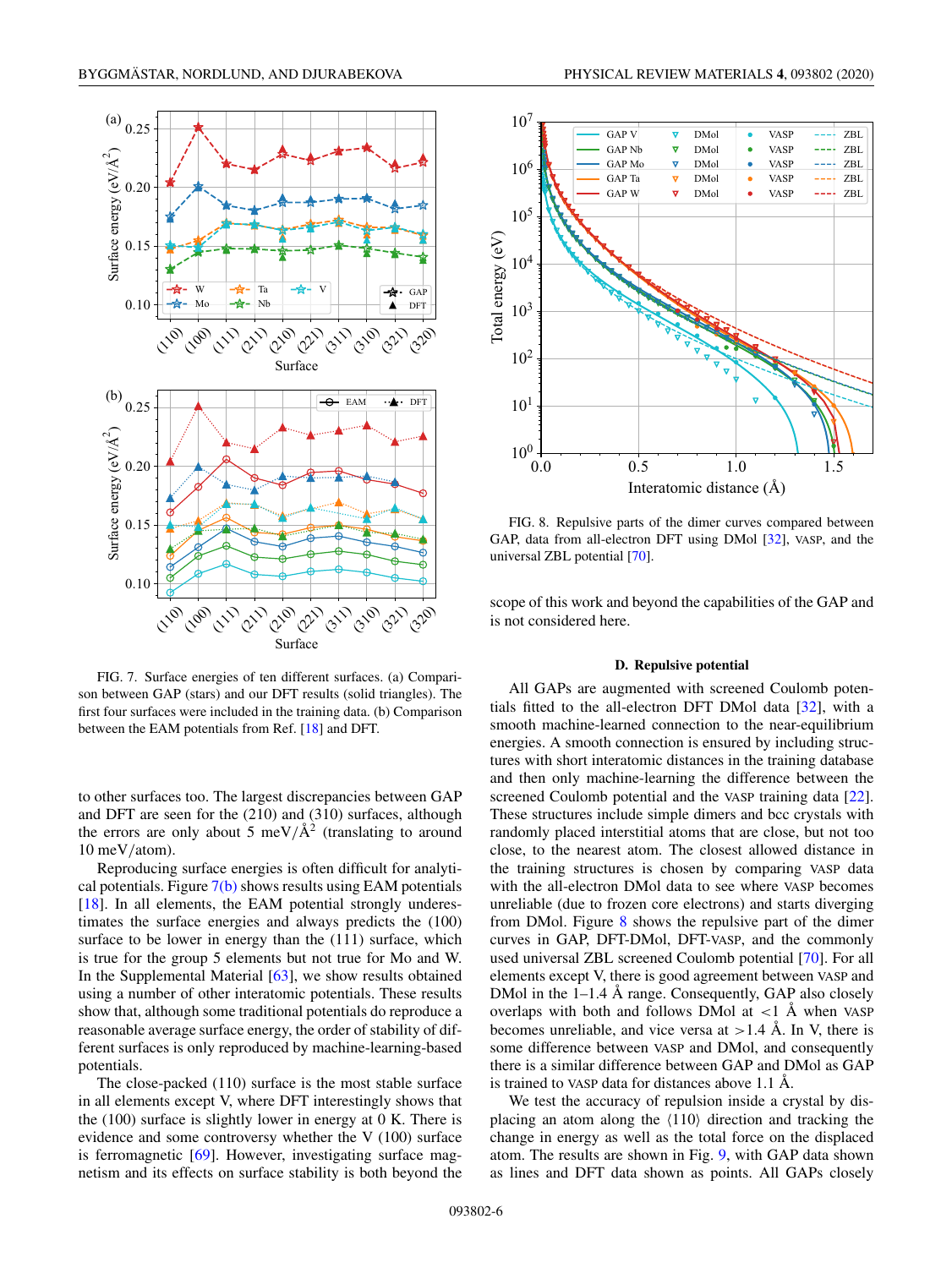

FIG. 9. Energy difference (top) and force (bottom) for an atom statically displaced from its lattice position along the  $\langle 110 \rangle$  direction in bcc. Lines are GAP data and points are DFT data.

follow the DFT data and show only small discrepancies in the forces. The  $\langle 110 \rangle$  direction is chosen as it involves many-body interactions with the nearest neighbors along the displacement path (producing local maxima and minima in Fig. 9), before colliding head-on with the  $\langle 110 \rangle$  neighbor.

To dynamically test the repulsive parts of the GAPs and the creation of defects, we simulate the minimum threshold displacement energies (TDEs) according to the methods described in Ref. [71]. We use a 2-eV increment in the trial kinetic energies, yielding an uncertainty of  $\pm 1$  eV in the TDEs. The lowest TDE is known to be in the  $\langle 100 \rangle$  direction in bcc metals, which the W GAP reproduces [22]. Experimental data are available for all five elements from low-temperature (typically 4 K) electron irradiation experiments [72–77]. Previously we found that simulations of the TDEs at 0 and 40 K yielded within the statistical uncertainties identical results in W  $[22]$ . We therefore use 0 K in the simulations, which is then directly comparable to the experiments. However, at 0 K the TDE in exactly the  $\langle 100 \rangle$  direction is sometimes significantly higher than for a few degrees away from  $\langle 100 \rangle$ . Additionally, in the experimental data there is always a significant uncertainty in the direction due to spreading of the electron beam. We therefore simulate six different directions within  $10°$  from  $\langle 100 \rangle$  and report the minimum TDEs. Figure 10 shows the results compared with the experimental measurements. The predictions by the GAPs are in excellent agreement with experiments, with only a small overestimation of the single experimental point in W. This indicates the GAPs can be used to obtain accurate threshold displacement energies also



FIG. 10. Threshold displacement energies in the  $\langle 100 \rangle$  direction obtained with GAP compared to experimental data: V [72,73], Nb [73], Mo [73–75], Ta [76], and W [77]. The uncertainty of the GAP values is  $\pm 1$  eV.

for other directions that are unattainable from experimental measurements.

### **E. Melting and liquid properties**

Calculating various properties of the liquid phase provides a stringent test of how well the GAPs describe arbitrary low-symmetry local atomic geometries. The melting point at zero pressure, the density of the liquid phase at the melting temperature, and the heat of fusion (latent heat) for all five elements are listed in Table V. The data predicted by the GAPs are compared with experimental data [47,78]. The melting temperatures are simulated using the liquid-crystalline interface method with systems of 1372 atoms. The heat of fusion is calculated as the average energy difference between completely molten and completely crystalline systems simulated at the melting temperature.

The GAPs provide melting temperatures in close agreement with experimental measurements, although they are consistently underestimated by 2–9%. It is likely that this systematic underestimation is inherited from the underlying DFT training data, given that similar observations have been made previously using DFT and attributed to the PBE functional [79]. The experimental liquid densities and heats of fusion are quantitatively well reproduced by the GAPs.

There has been a considerable interest in studying the highpressure phase diagram of transition metals. This has partly

TABLE V. Liquid properties compared between GAP and experiments: melting temperature  $(T_{\text{melt}})$ , density of the liquid phase at the melting temperature  $(\rho_l)$ , and enthalpy of fusion  $(\Delta H_f)$ . Experimental data are from Ref. [47] unless otherwise indicated.

|                               | V    | Nb                     | Mo   | Ta                   | W                       |
|-------------------------------|------|------------------------|------|----------------------|-------------------------|
| $T_{\rm melt}$ (K)            | 2130 | 2550                   | 2750 | 3010                 | 3540                    |
|                               | 2183 | 2750                   | 2895 | 3290                 | 3687                    |
| $T_{\text{melt}}$ error       |      | $-2.4\% -7.3\% -5.0\%$ |      | $-8.5%$              | $-4.0\%$                |
| $\rho_l$ (g/cm <sup>3</sup> ) | 5.68 | 7.62                   | 8.92 | 14.62                | 16.49                   |
|                               | 5.5  | 7.62 <sup>a</sup>      | 9.33 | 15.14.4 <sup>a</sup> | 17.6, 16.2 <sup>a</sup> |
| $\Delta H_{\rm f}$ (eV/atom)  | 0.24 | 0.29                   | 0.38 | 0.30                 | 0.50                    |
|                               | 0.22 | 0.31                   | 0.39 | 0.38                 | 0.54                    |

a Reference [78].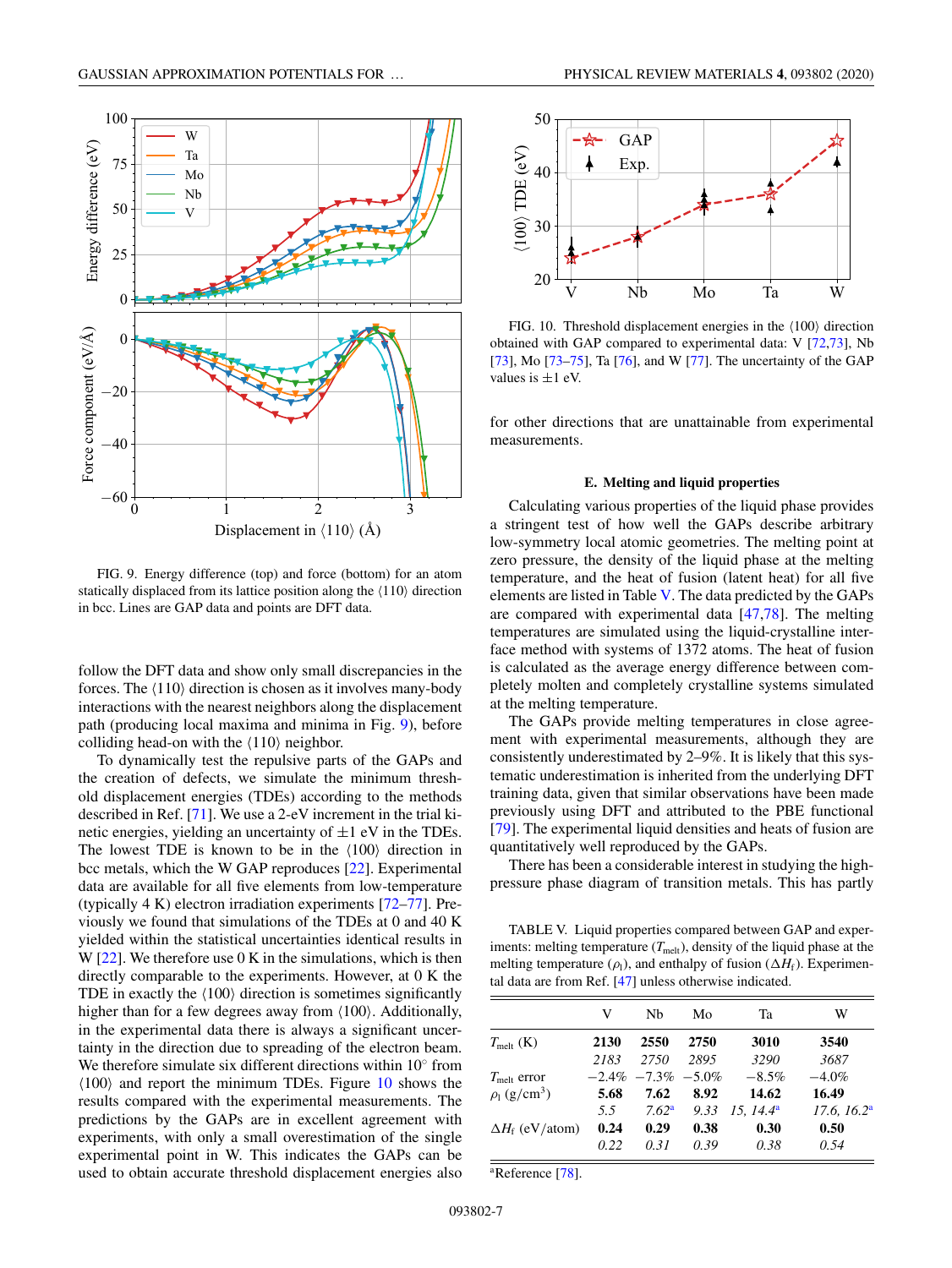

FIG. 11. Melting curves of Mo and Ta compared between GAP, DFT results [51,80,85,86], and experimental measurements [87–91].

been motivated by extreme discrepancies between experimental diamond anvil cell (DAC) measurements, shock-melting measurements, and theoretical estimates using DFT [51,80– 82]. Obtaining reliable melting temperatures in DFT is nontrivial due to limitations in system size and simulation time. Nevertheless, successful methods have been developed to overcome this, for example, by calculating free-energy contributions from DFT to correct results from classical potentials [80,83] or by exploiting conditions of superheating in the so-called *Z* method [84]. Using the GAPs we can use system sizes and timescales beyond the reach of DFT and directly simulate the melting temperatures at a desired pressure in MD simulations. We use the same liquid-solid system (1372 atoms) as in the zero-pressure melting simulations and determine the melting temperatures in *NPT* simulations for pressures in the range 0–400 GPa at intervals of 50 GPa.

Among the five elements, Mo and Ta have received the most attention, and high-pressure melting curves have been calculated in a number of DFT studies and compared with experimental data [51,80,85–91]. As a validation of our GAPs, we therefore first focus on the melting curves of Mo and Ta. Figure 11 shows the results, compared with DFT results and experimental data. In both Mo and Ta, the GAP curves fall between the two DFT curves and agree well with the experimental shock-melting data points at high pressures. This is encouraging for two reasons. First, the liquid structures in the GAP training databases only cover pressures up to around 100 GPa, yet the GAP shows good transferability up to at least 400 GPa. This can partly be attributed to the accurate repulsive part of our GAPs, which becomes increasingly important at extreme pressures. Second, the GAP results can be seen as further validation of the abovementioned DFT methods for obtaining



FIG. 12. Melting curves simulated with the GAPs. The parameters of the fitted curves are listed in Table VI.

melting curves, given that the GAPs are trained to tightly converged DFT data and the melting curves are obtained in systems of relatively large size. Figure 11 shows two DFT curves each for Mo and Ta, where one is obtained using the *Z* method (Belonoshko *et al.* [85] and Burakovsky *et al.* [86]) and the other by the thermodynamic correction of a reference classical potential (Cazorla *et al.* [80] and Taioli *et al.* [51]). The GAP curves are close to both, although it can be noted that they are in somewhat closer agreement with the latter DFT method. Compared to experiments, the GAP and DFT are consistent with the shock-melting points at 300–400 GPa, but overestimate the DAC data at lower pressure, especially in Mo.

Having validated the accuracy of the GAP for highpressure melting, we simulate the melting curves for all five elements. The results are shown in Fig. 12. The data points are fitted to the commonly used Simon-Glatzel equation [92]  $T_{\text{melt}}(P) = T_0(1 + P/\eta)^{\zeta}$ , where  $T_0$  is the melting temperature at zero pressure and  $\eta$  and  $\zeta$  are fitting parameters. The fitting parameters are listed in Table VI. The melting curves at nonzero pressures follow the order of the zero-pressure melting points, with only Nb and Mo showing a crossover. V shows a peculiar trend in the 100–250 GPa range. It is unclear whether this is an artifact of the GAP. Melting curves for V have also been obtained in very recent studies [82,93]. Errandonea *et al.* [82] presented both DFT and experimental results and obtained good agreement between the two. However, the melting curve obtained in the DFT study of Zhang *et al.* [93] is significantly lower. The GAP curve agrees well with the latter and hence underestimates the experimental data from Ref. [82].

TABLE VI. Fitting parameters of the  $T_{\text{melt}}(P) = T_0(1 + P/\eta)^{\delta}$ melting curves in Fig. 12.

|              |       | Nb    | Mo    | Ta    | W     |
|--------------|-------|-------|-------|-------|-------|
| $\eta$ (GPa) | 56.89 | 47.81 | 31.62 | 40.88 | 32.48 |
|              | 0.52  | 0.58  | 0.44  | 0.53  | 0.47  |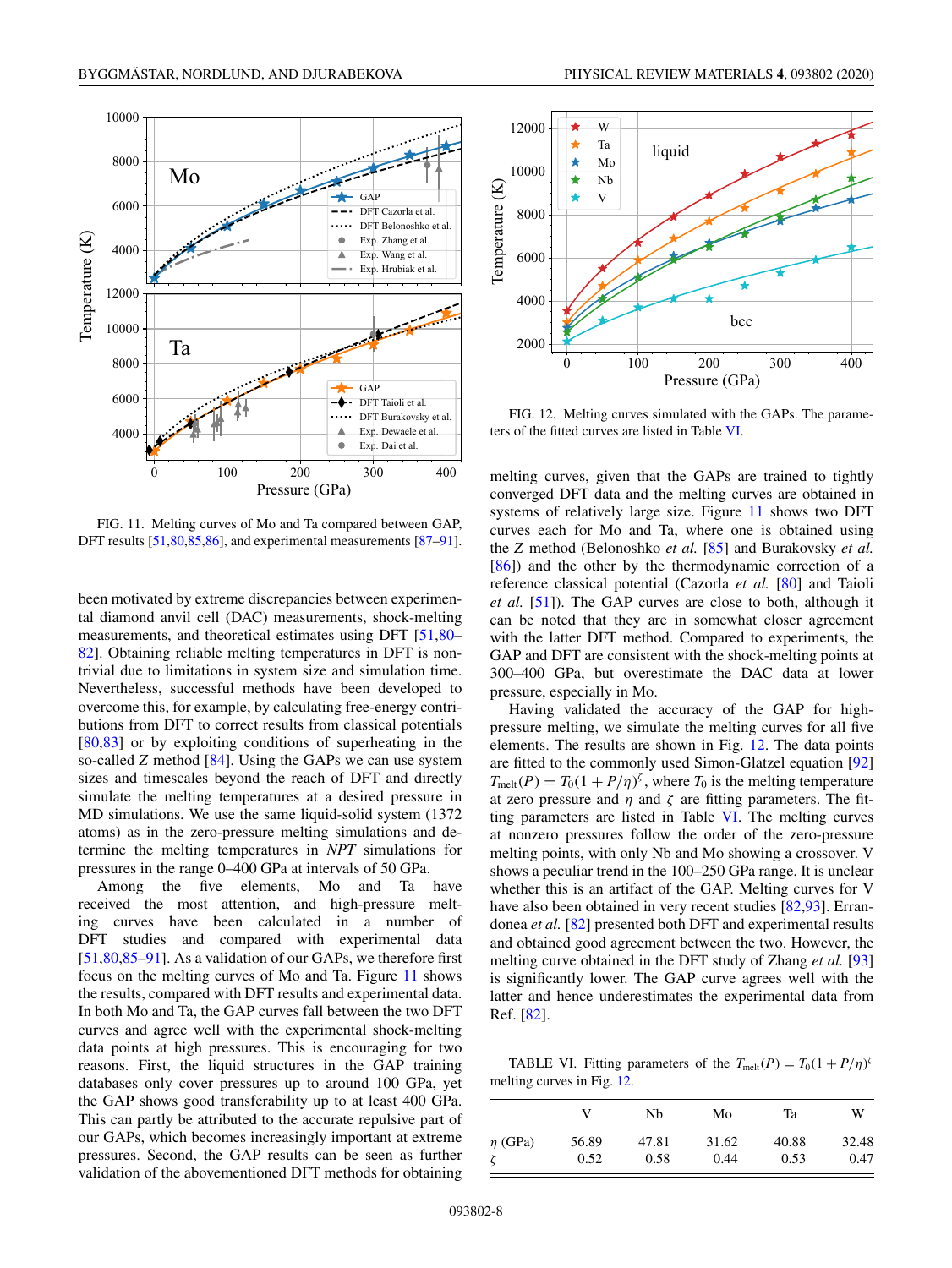We note that the phase diagram of some of the elements may contain crystalline phases other than bcc. At least V has been seen to stabilize a rhombohedral phase in a certain pressure-temperature region [82]. Solid-solid phase transitions have also been suggested to occur in Mo and Ta [85,86,94], although further theoretical investigations refute this [95,96] and some experimental studies report no evidence of phases other than bcc  $[89,90]$ . Although the GAPs are trained to some crystal structures other than bcc, it is difficult to assess their reliability in describing arbitrary crystal symmetries at high pressures. Hence, we make no attempt to investigate possible solid-solid phase transitions in the highpressure phase diagram.

# **IV. DISCUSSION AND OUTLOOK**

We have developed machine-learning interatomic potentials for five nonmagnetic bcc metals and demonstrated their performance for a wide range of properties. The potentials show good accuracy for the targeted properties, which include basic elastic and thermal properties, energetics of defects and surfaces, and properties of the liquid phase. They also show good transferability to properties that are not directly covered by the structures in the training database. Examples include formation energies of self-interstitial clusters and melting at extreme pressures. Both are crucial properties in simulations of radiation damage. During the heat spike of an energetic radiation-induced collision cascade, the cascade core is an extremely hot liquidlike region with large pressure gradients. The extent and the morphology of the defects surviving the cascade are affected by the efficiency of atomic mixing and recrystallization of the hot cascade core and the energetics of defect clusters [97,98], which based on our results should be well described by our GAPs.

We attribute the transferability of our GAPs to a diverse DFT training database that in many ways puts physical constraints on the machine-learning predictions. The analytical screened Coulomb potential for the short-range repulsion combined with short-range structures in the training database ensure that the GAPs produce physically reasonable predictions for systems containing short interatomic distances. Furthermore, our training database includes liquidlike structures at various densities. Fitting the forces of liquid structures has long been a successful strategy for developing robust and transferable analytical potentials, in particular embedded atom method potentials [99,100]. A key difference between fitting machine-learning potentials and analytical potentials is, however, that for the latter one can rely on the physical constraints and transferability provided by the analytical functions. In a machine-learning potential, physical constraints must be imposed by the training database. When training liquids, we found that only including physically relevant liquid densities is not enough. This sometimes resulted in a potential that predicted clearly artificial low-density structures to be even lower in energy than the ground state bcc phase. Our liquid structures in the training database therefore cover a wide range of densities, from relatively dense liquids to unphysically low densities. Both extremes are significantly higher in energy than the zero-pressure equilibrium liquid (by up to several eV/atom) and therefore effectively constrain the predictions by the GAP.

In the community of machine-learning potentials, major efforts are focused on strategies for automating the training process [9,101–103]. This is motivated by the hope of bypassing the need for the time-consuming expert human input required to fit and benchmark a robust interatomic potential. Our strategy is very much based on informed human decisions when constructing the training database. Nevertheless, our work also demonstrates a natural and alternative way of minimizing the time invested on fitting potentials. In this article, we almost completely rely on our previously developed database of structures for W [22] to train a set of similar potentials for a family of similar metals, with little human effort.

The training structures and potential files are freely available as Supplemental Material [63] and from Ref. [104]. We anticipate that the training structures may be valuable for training potentials using other machine-learning frameworks with little effort, for which our results can serve as a useful benchmark for the performance of the GAP framework. Our set of training structures and potentials also serve as starting points for the development of potentials for bcc alloys.

#### **ACKNOWLEDGMENTS**

This work has been carried out within the framework of the EUROfusion Consortium and has received funding from the Euratom Research and Training Programme 2014–2018 and 2019–2020 under Grant No. 633053. The views and opinions expressed herein do not necessarily reflect those of the European Commission. Grants of computer capacity from CSC-IT Center for Science, Finland, as well as from the Finnish Grid and Cloud Infrastructure (persistent identifier urn:nbn:fi:research-infras-2016072533) are gratefully acknowledged.

- [1] J. Behler, J. Chem. Phys. **145**[, 170901 \(2016\).](https://doi.org/10.1063/1.4966192)
- [2] [A. P. Bartók, R. Kondor, and G. Csányi,](https://doi.org/10.1103/PhysRevB.87.184115) Phys. Rev. B **87**, 184115 (2013).
- [3] [J. Behler and M. Parrinello,](https://doi.org/10.1103/PhysRevLett.98.146401) Phys. Rev. Lett. **98**, 146401 (2007).
- [4] [J. S. Smith, O. Isayev, and A. E. Roitberg,](https://doi.org/10.1039/C6SC05720A) Chem. Sci. **8**, 3192 (2017).
- [5] [L. Zhang, J. Han, H. Wang, R. Car, and W. E,](https://doi.org/10.1103/PhysRevLett.120.143001) Phys. Rev. Lett. **120**, 143001 (2018).
- [6] K. T. Schütt, H. E. Sauceda, P.-J. Kindermans, A. Tkatchenko, and K.-R. Müller, J. Chem. Phys. **148**[, 241722 \(2018\).](https://doi.org/10.1063/1.5019779)
- [7] [A. P. Bartók, M. C. Payne, R. Kondor, and G. Csányi,](https://doi.org/10.1103/PhysRevLett.104.136403) Phys. Rev. Lett. **104**, 136403 (2010).
- [8] [A. Glielmo, C. Zeni, and A. De Vita,](https://doi.org/10.1103/PhysRevB.97.184307) Phys. Rev. B **97**, 184307 (2018).
- [9] J. Vandermause, S. B. Torrisi, S. Batzner, Y. Xie, L. Sun, [A. M. Kolpak, and B. Kozinsky,](https://doi.org/10.1038/s41524-020-0283-z) npj Comput. Mater. **6**, 20 (2020).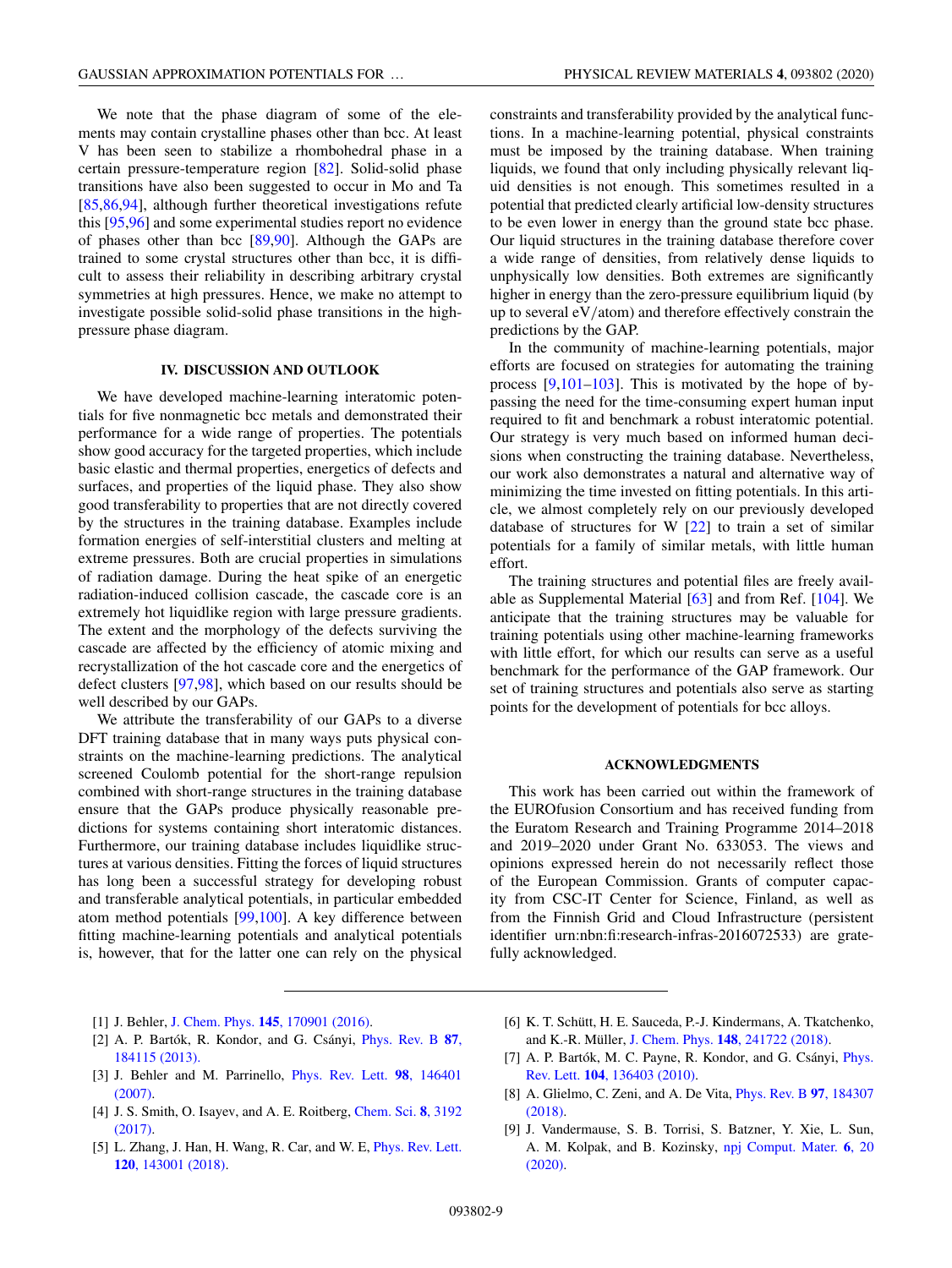- [10] A. P. Thompson, L. P. Swiler, C. R. Trott, S. M. Foiles, and G. J. Tucker, [J. Comput. Phys.](https://doi.org/10.1016/j.jcp.2014.12.018) **285**, 316 (2015).
- [11] A. V. Shapeev, [Multiscale Model. Simul.](https://doi.org/10.1137/15M1054183) **14**, 1153 (2016).
- [12] [V. L. Deringer, M. A. Caro, and G. Csányi,](https://doi.org/10.1002/adma.201902765) Adv. Mater. **31**, 1902765 (2019).
- [13] [T. Mueller, A. Hernandez, and C. Wang,](https://doi.org/10.1063/1.5126336) J. Chem. Phys. **152**, 050902 (2020).
- [14] C. Chen, Z. Deng, R. Tran, H. Tang, I.-H. Chu, and S. P. Ong, [Phys. Rev. Mater.](https://doi.org/10.1103/PhysRevMaterials.1.043603) **1**, 043603 (2017).
- [15] M. A. Wood, M. A. Cusentino, B. D. Wirth, and A. P. Thompson, Phys. Rev. B **99**[, 184305 \(2019\).](https://doi.org/10.1103/PhysRevB.99.184305)
- [16] Y. Zuo, C. Chen, X. Li, Z. Deng, Y. Chen, J. Behler, G. Csányi, A. V. Shapeev, A. P. Thompson, M. A. Wood, and S. P. Ong, [J. Phys. Chem. A](https://doi.org/10.1021/acs.jpca.9b08723) **124**, 731 (2020).
- [17] M. S. Daw and M. I. Baskes, Phys. Rev. B **29**[, 6443 \(1984\).](https://doi.org/10.1103/PhysRevB.29.6443)
- [18] G. J. Ackland and R. Thetford, [Philos. Mag. A](https://doi.org/10.1080/01418618708204464) **56**, 15 (1987).
- [19] [P. M. Derlet, D. Nguyen-Manh, and S. L. Dudarev,](https://doi.org/10.1103/PhysRevB.76.054107) *Phys. Rev.* B **76**, 054107 (2007).
- [20] Y. Chen, J. Fang, L. Liu, W. Hu, N. Gao, F. Gao, and H. Deng, [Comput. Mater. Sci.](https://doi.org/10.1016/j.commatsci.2019.03.021) **163**, 91 (2019).
- [21] [Y. Chen, X. Liao, N. Gao, W. Hu, F. Gao, and H. Deng,](https://doi.org/10.1016/j.jnucmat.2020.152020) J. Nucl. Mater. **531**, 152020 (2020).
- [22] J. Byggmästar, A. Hamedani, K. Nordlund, and F. Djurabekova, Phys. Rev. B **100**[, 144105 \(2019\).](https://doi.org/10.1103/PhysRevB.100.144105)
- [23] G. Bonny, D. Terentyev, A. Bakaev, P. Grigorev, and D. Van Neck, [Model. Simul. Mater. Sci. Eng.](https://doi.org/10.1088/0965-0393/22/5/053001) **22**, 053001 (2014).
- [24] M. Rieth, S. L. Dudarev, S. M. Gonzalez de Vicente, J. Aktaa, T. Ahlgren, S. Antusch, D. E. J. Armstrong, M. Balden, N. Baluc, M. F. Barthe, W. W. Basuki, M. Battabyal, C. S. Becquart, D. Blagoeva, H. Boldyryeva, J. Brinkmann, M. [Celino, L. Ciupinski, J. B. Correia, A. De Backer](https://doi.org/10.1016/j.jnucmat.2012.08.018) *et al.*,J. Nucl. Mater. **432**, 482 (2013).
- [25] D. Stork, P. Agostini, J.-L. Boutard, D. Buckthorpe, E. Diegele, S. L. Dudarev, C. English, G. Federici, M. R. Gilbert, S. Gonzalez, A. Ibarra, C. Linsmeier, A. L. Puma, G. Marbach, L. W. Packer, B. Raj, M. Rieth, M. Q. Tran, D. J. Ward, and S. J. Zinkle, [Fusion Eng. Des.](https://doi.org/10.1016/j.fusengdes.2013.11.007) **89**, 1586 (2014).
- [26] A. Litnovsky, P. Wienhold, V. Philipps, G. Sergienko, O. Schmitz, A. Kirschner, A. Kreter, S. Droste, U. Samm, P. Mertens, A. Donné, D. Rudakov, S. Allen, R. Boivin, A. McLean, P. Stangeby, W. West, C. Wong, M. Lipa, B. Schunke *et al.*, [J. Nucl. Mater.](https://doi.org/10.1016/j.jnucmat.2007.01.281) **363-365**, 1395 (2007).
- [27] G. Liu, G. J. Zhang, F. Jiang, X. D. Ding, Y. J. Sun, J. Sun, and E. Ma, Nat. Mater. **12**[, 344 \(2013\).](https://doi.org/10.1038/nmat3544)
- [28] R. W. Buckman, JOM **52**[, 40 \(2000\).](https://doi.org/10.1007/s11837-000-0100-6)
- [29] [E. N. Sheftel and O. A. Bannykh,](https://doi.org/10.1016/0263-4368(93)90038-H) Int. J. Refract. Met. Hard Mater. **12**, 303 (1993).
- [30] [R. R. Moskalyk and A. M. Alfantazi,](https://doi.org/10.1016/S0892-6875(03)00213-9) Miner. Eng. **16**, 793 (2003).
- [31] [A. P. Bartók and G. Csányi,](https://doi.org/10.1002/qua.24927) Int. J. Quantum Chem. **115**, 1051 (2015).
- [32] [K. Nordlund, N. Runeberg, and D. Sundholm,](https://doi.org/10.1016/S0168-583X(97)00447-3) Nucl. Instrum. Methods Phys. Res., Sect. B **132**, 45 (1997).
- [33] [M.-C. Marinica, F. Willaime, and J.-P. Crocombette,](https://doi.org/10.1103/PhysRevLett.108.025501) *Phys.* Rev. Lett. **108**, 025501 (2012).
- [34] G. Kresse and J. Hafner, [Phys. Rev. B](https://doi.org/10.1103/PhysRevB.47.558) **47**, 558 (1993).
- [35] G. Kresse and J. Hafner, Phys. Rev. B **49**[, 14251 \(1994\).](https://doi.org/10.1103/PhysRevB.49.14251)
- [36] [G. Kresse and J. Furthmüller,](https://doi.org/10.1016/0927-0256(96)00008-0) Comput. Mater. Sci. **6**, 15 (1996).
- [37] G. Kresse and J. Furthmüller, Phys. Rev. B **54**[, 11169 \(1996\).](https://doi.org/10.1103/PhysRevB.54.11169)
- [38] [J. P. Perdew, K. Burke, and M. Ernzerhof,](https://doi.org/10.1103/PhysRevLett.77.3865) Phys. Rev. Lett. **77**, 3865 (1996).
- [39] P. E. Blöchl, Phys. Rev. B **50**[, 17953 \(1994\).](https://doi.org/10.1103/PhysRevB.50.17953)
- [40] G. Kresse and D. Joubert, Phys. Rev. B **59**[, 1758 \(1999\).](https://doi.org/10.1103/PhysRevB.59.1758)
- [41] M. Methfessel and A. T. Paxton, Phys. Rev. B **40**[, 3616 \(1989\).](https://doi.org/10.1103/PhysRevB.40.3616)
- [42] H. J. Monkhorst and J. D. Pack, Phys. Rev. B **13**[, 5188 \(1976\).](https://doi.org/10.1103/PhysRevB.13.5188)
- [43] QUIP QUantum mechanics and Interatomic Potentials, [https://github.com/libAtoms/QUIP,](https://github.com/libAtoms/QUIP) [www.libatoms.org.](http://www.libatoms.org)
- [44] S. Plimpton, [J. Comput. Phys.](https://doi.org/10.1006/jcph.1995.1039) **117**[, 1 \(1995\), http://lammps.](http://lammps.sandia.gov) sandia.gov.
- [45] A. H. Larsen, J. J. Mortensen, J. Blomqvist, I. E. Castelli, R. Christensen, M. Dułak, J. Friis, M. N. Groves, B. Hammer, C. Hargus, E. D. Hermes, P. C. Jennings, P. B. Jensen, J. Kermode, J. R. Kitchin, E. L. Kolsbjerg, J. Kubal, K. [Kaasbjerg, S. Lysgaard, J. B. Maronsson](https://doi.org/10.1088/1361-648X/aa680e) *et al.*, J. Phys.: Condens. Matter **29**, 273002 (2017).
- [46] A. Togo and I. Tanaka, [Scr. Mater.](https://doi.org/10.1016/j.scriptamat.2015.07.021) **108**, 1 (2015).
- [47] J. Rumble, Editor, *CRC Handbook of Chemistry and Physics*, 100th ed. (CRC, Boca Raton, FL, 2019).
- [48] [W. Luo, R. Ahuja, Y. Ding, and H.-k. Mao,](https://doi.org/10.1073/pnas.0707377104) Proc. Natl. Acad. Sci. USA **104**, 16428 (2007).
- [49] [M. R. Fellinger, H. Park, and J. W. Wilkins,](https://doi.org/10.1103/PhysRevB.81.144119) Phys. Rev. B **81**, 144119 (2010).
- [50] H. Park, M. R. Fellinger, T. J. Lenosky, W. W. Tipton, D. R. Trinkle, S. P. Rudin, C. Woodward, J. W. Wilkins, and R. G. Hennig, Phys. Rev. B **85**[, 214121 \(2012\).](https://doi.org/10.1103/PhysRevB.85.214121)
- [51] [S. Taioli, C. Cazorla, M. J. Gillan, and D. Alfè,](https://doi.org/10.1103/PhysRevB.75.214103) *Phys. Rev. B* **75**, 214103 (2007).
- [52] K. Einarsdotter, B. Sadigh, G. Grimvall, and V. Ozoliņš, *Phys.* Rev. Lett. **79**, 2073 (1997).
- [53] A. Bosak, M. Hoesch, D. Antonangeli, D. L. Farber, I. Fischer, and M. Krisch, Phys. Rev. B **78**[, 020301 \(2008\).](https://doi.org/10.1103/PhysRevB.78.020301)
- [54] [B. M. Powell, P. Martel, and A. D. B. Woods,](https://doi.org/10.1103/PhysRev.171.727) Phys. Rev. **171**, 727 (1968).
- [55] A. D. B. Woods, Phys. Rev. **136**[, A781 \(1964\).](https://doi.org/10.1103/PhysRev.136.A781)
- [56] [A. Larose and B. N. Brockhouse,](https://doi.org/10.1139/p76-215) Can. J. Phys. **54**, 1819 (1976).
- [57] G. K. White, [Physica B+C \(Amsterdam\)](https://doi.org/10.1016/0378-4363(88)90251-3) **149**, 255 (1988).
- [58] [P.-W. Ma and S. L. Dudarev,](https://doi.org/10.1103/PhysRevMaterials.3.063601) Phys. Rev. Mater. **3**, 063601 (2019).
- [59] H. Ullmaier, Editor, *Atomic Defects in Metals*, Condensed Matter (Springer-Verlag, Berlin, 1991).
- [60] [P.-W. Ma and S. L. Dudarev,](https://doi.org/10.1103/PhysRevMaterials.3.013605) Phys. Rev. Mater. **3**, 013605 (2019).
- [61] [P.-W. Ma and S. L. Dudarev,](https://doi.org/10.1103/PhysRevMaterials.3.043606) Phys. Rev. Mater. **3**, 043606 (2019).
- [62] S. Han, L. A. Zepeda-Ruiz, G. J. Ackland, R. Car, and D. J. Srolovitz, [J. Appl. Phys.](https://doi.org/10.1063/1.1555275) **93**, 3328 (2003).
- [63] See Supplemental Material at http://link.aps.org/supplemental [/10.1103/PhysRevMaterials.4.093802](http://link.aps.org/supplemental/10.1103/PhysRevMaterials.4.093802) for potential files, training data, and comparison with other interatomic potentials [14,18,19,49,50,62,64–67].
- [64] [Y. Li, D. J. Siegel, J. B. Adams, and X.-Y. Liu,](https://doi.org/10.1103/PhysRevB.67.125101) Phys. Rev. B **67**, 125101 (2003).
- [65] R. Ravelo, T. C. Germann, O. Guerrero, Q. An, and B. L. Holian, Phys. Rev. B **88**[, 134101 \(2013\).](https://doi.org/10.1103/PhysRevB.88.134101)
- [66] G. P. Purja Pun, K. A. Darling, L. J. Kecskes, and Y. Mishin, Acta Mater. **100**[, 377 \(2015\).](https://doi.org/10.1016/j.actamat.2015.08.052)